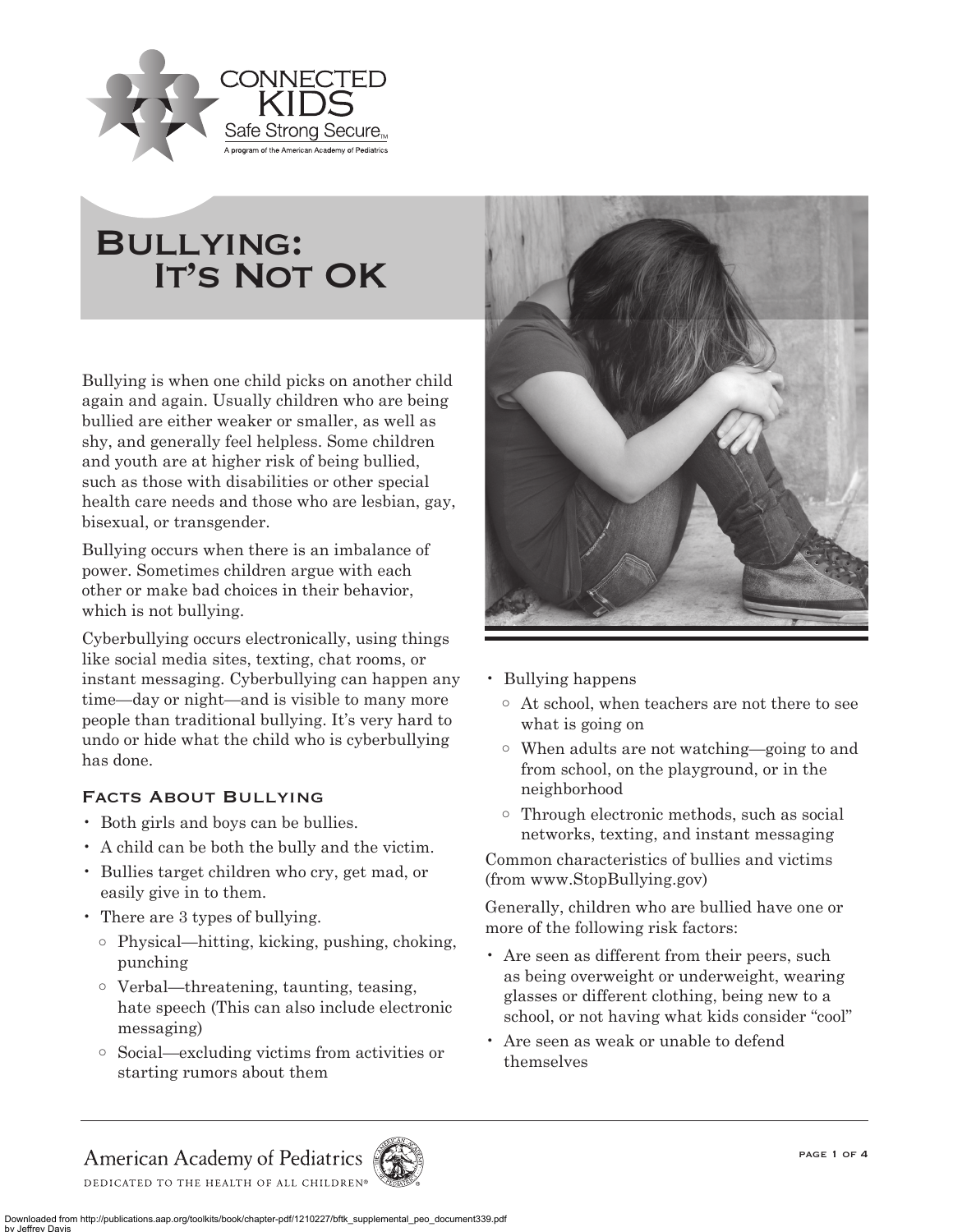

- Are less popular than others and have few friends
- Do not get along well with others, are seen as annoying or provoking, or provoke others for attention

Those who bully others do not need to be stronger or bigger than those they bully. Often, these students require support to change their behavior and address other challenges that may be influencing their behavior. Children who bully may have more than one of the following characteristics:

- Are aggressive or easily frustrated
- Have less parental involvement
- Have issues at home
- Think badly of others
- Have difficulty following rules
- View violence in a positive way
- Have friends who bully others

### Effects of Bullying

Children who experience any kind of bullying including cyberbullying—can experience longterm effects, even into adulthood. Bullying can have consequences for both the bully and the victim, who

- Have a higher risk of substance use
- Are more likely to skip or drop out of school
- Can have health complications
- Have poor school performance
- Experience depression or other mental health challenges

## Talk With Your Child About **BULLYING**

Even if you don't think your child is bullied, a bully, or a bystander, you will be helping protect your child just by asking these questions.

- How are things going at school?
- What do you think of other kids in your class?
- Does anyone get picked on or bullied?
- What is lunchtime like? (or recess)
- Is anyone texting, tweeting, or posting mean things on social networks?

#### Help your child resist bullying

You cannot always help your child avoid all bullying, but you can help him build coping skills to deal with difficult situations. Spend time with your child, show him love and encouragement, and model good behavior toward others. Talk through difficult situations with your child so he knows he can trust you with his problems.

## When Your Child Is Bullied

It can be upsetting to find out your child has been bullied. Let her know you are there for her, willing to listen, and taking action to make sure it doesn't continue. Here are some things you can do.

- *Help your child learn how to respond.* For example, "Let's talk about what you can do and say if this happens again."
- Teach your child how to.
	- o Look the bully in the eye.
	- o Stand tall and stay calm.
	- o Walk away.
	- o Not respond to electronic messages and cut off communications with those who are sending unwanted messages.
	- o Show bullying texts, posts, or e-mails to a parent or other trusted adult.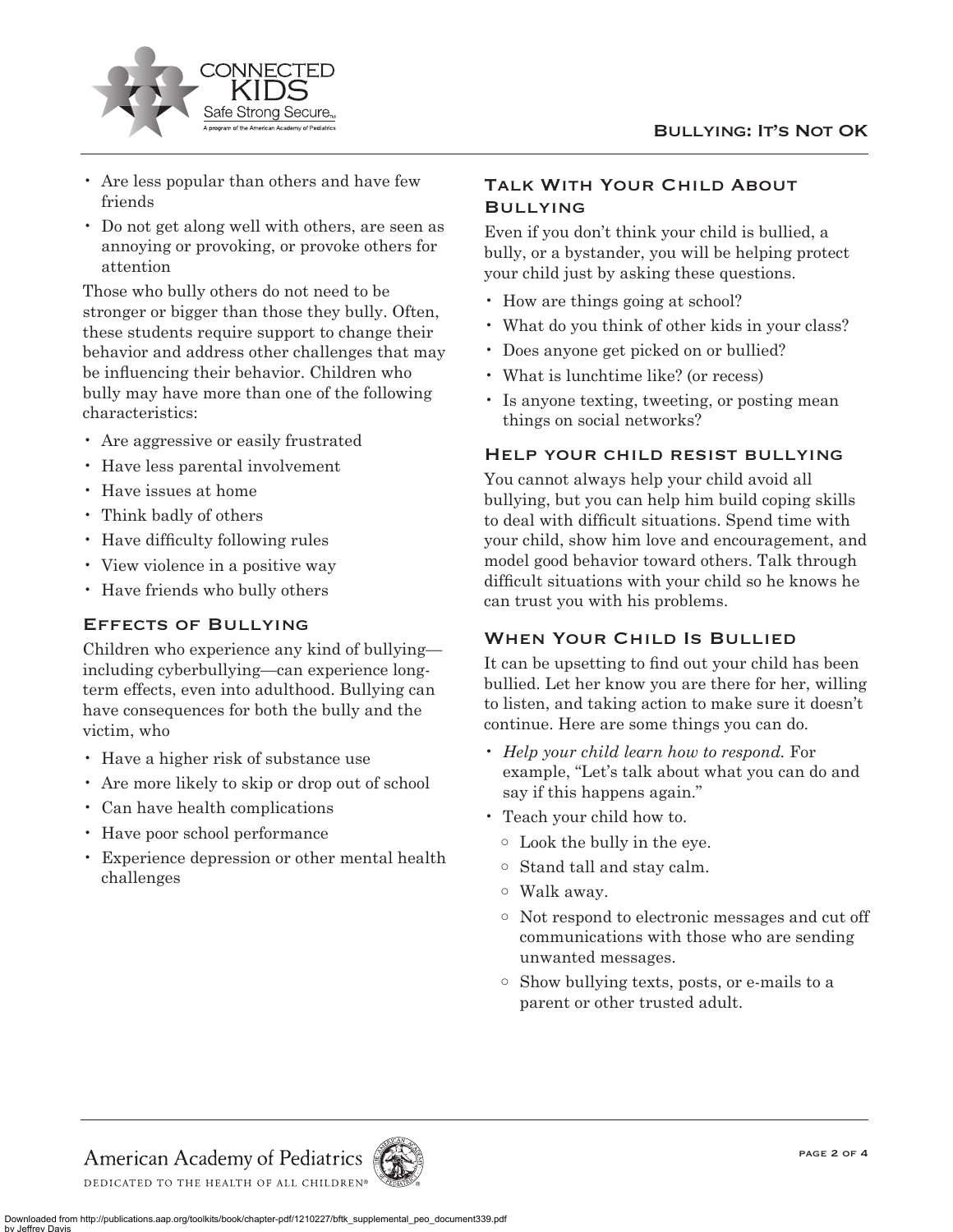

- Teach your child how to say in a firm voice.
	- o "I don't like what you are doing."
	- o "Please do not talk to me like that."
	- o "Why would you say that?"

For many children, these skills do not come naturally. It is like learning a new language—lots of practice is needed. Practice so, in the heat of the moment, these skills will come to your child naturally.

- **Teach your child when and how to ask for help.** Your child should not be afraid to ask an adult for help when bullying happens. Since some children are embarrassed about being bullied, parents need to let their children know being bullied is not their fault.
- **Encourage your child to make friends with other children.** There are many adultsupervised groups, in and out of school, that your child can join. Invite your child's friends over to your home.
- **Support activities that interest your child.** By participating in activities such as team sports, music groups, or social clubs, your child will develop new abilities and social skills. When children feel good about how they relate to others, they are less likely to be picked on.
- **Alert school officials to the problems, and work with them on solutions.** Since bullying often happens outside the classroom, talk with the principal, guidance counselor, or playground monitors, as well as your child's teachers. Write down and report all bullying, including cyberbullying, to your child's school. By knowing when and where the bullying occurs, you and your child can better plan what to do if it happens again.

# WHEN YOUR CHILD IS THE BULLY

No parents want to think their child would bully another child, but it does happen and parents must be ready to respond. If you know your child is bullying someone, take it very seriously.

# *Now is the time when you can change your child's behavior.*

In the long run, bullies continue to have problems. These often get worse. If the bullying behavior is allowed to continue, these children often become adults who are much less successful in their work and family lives and may even get in trouble with the law.

- Help your child understand what bullying is and why it is a problem. Help your child understand how bullying hurts other children. Give real examples of the good and bad results of your child's actions.
- Set firm and consistent limits on your child's aggressive or hurtful behavior. Be sure your child knows that bullying is never OK.
- Be a positive role model. Children need to develop new and constructive ways for getting what they want. All children can learn to treat others with respect.
- Use effective, nonphysical discipline, such as loss of privileges. When your child needs discipline, explain why the behavior was wrong and how your child can change it.
- Find positive ways to stop bullying with the school principal, teachers, counselors, and parents of the children your child has bullied,
- Supervise your child and help develop individual skills and interests. Children with too much "time on their hands" are more likely to find themselves in bad situations.